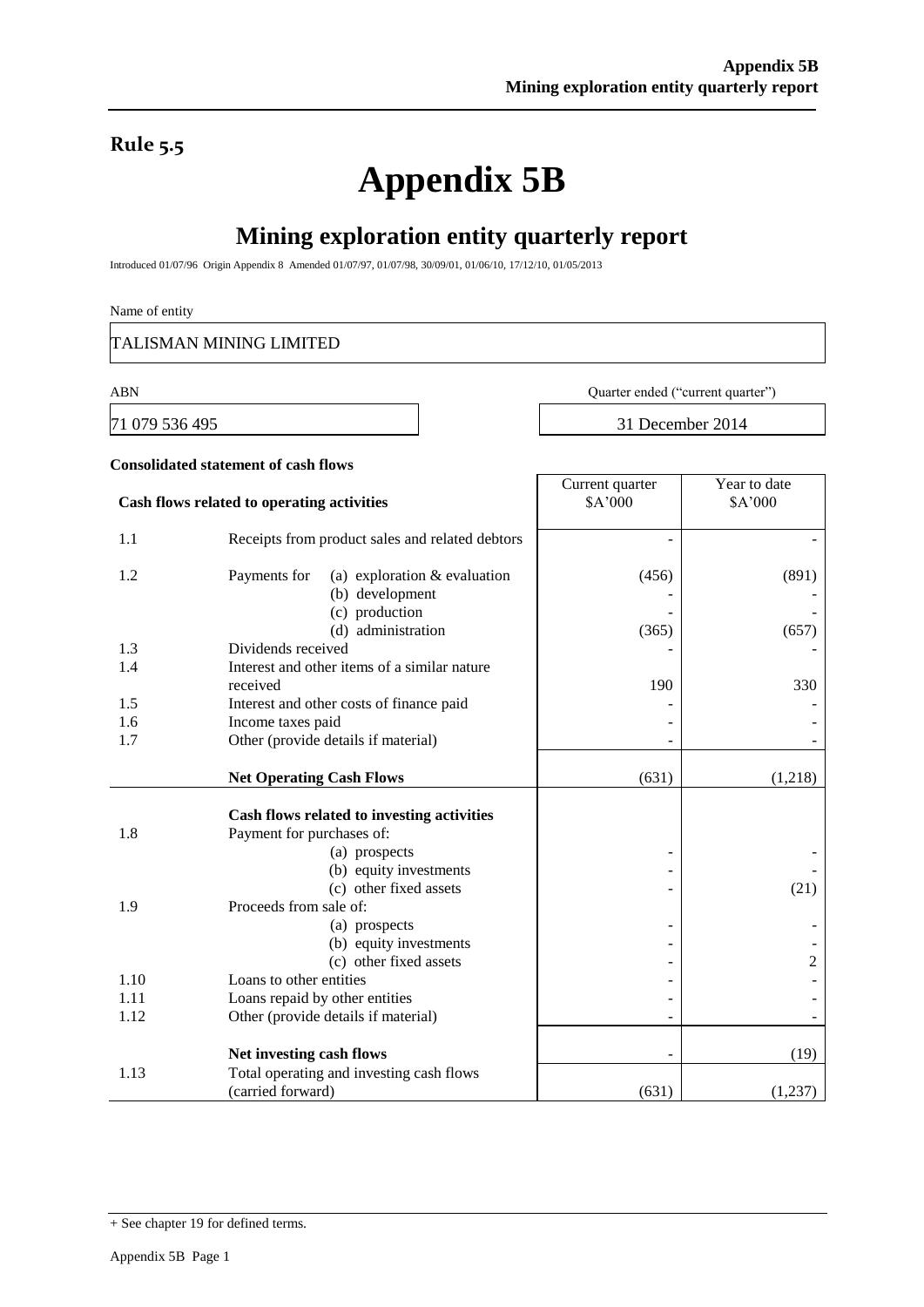| 1.13 | Total operating and investing cash flows      | (631)  | (1,237) |
|------|-----------------------------------------------|--------|---------|
|      | (brought forward)                             |        |         |
|      |                                               |        |         |
|      | Cash flows related to financing activities    |        |         |
| 1.14 | Proceeds from issues of shares, options, etc. | -      |         |
| 1.15 | Proceeds from sale of forfeited shares        |        |         |
| 1.16 | Proceeds from borrowings                      |        |         |
| 1.17 | Repayment of borrowings                       |        |         |
| 1.18 | Dividends paid                                |        |         |
| 1.19 | Other (provide details if material)           |        |         |
|      | Net financing cash flows                      |        |         |
|      |                                               |        |         |
|      | Net increase (decrease) in cash held          | (631)  | (1,237) |
| 1.20 | Cash at beginning of quarter/year to date     | 15,446 | 16,052  |
| 1.21 | Exchange rate adjustments to item 1.20        |        |         |
| 1.22 | Cash at end of quarter                        | 14,815 | 14,815  |

#### **Payments to directors of the entity and associates of the directors, related entities of the entity and associates of the related entities**

|                                                                          | Current quarter<br>\$A'000 |
|--------------------------------------------------------------------------|----------------------------|
| Aggregate amount of payments to the parties included in item 1.2<br>1.23 | 185                        |
| Aggregate amount of loans to the parties included in item 1.10<br>1.24   |                            |

1.25 Explanation necessary for an understanding of the transactions

Remuneration to Directors.

#### **Non-cash financing and investing activities**

2.1 Details of financing and investing transactions which have had a material effect on consolidated assets and liabilities but did not involve cash flows

N/A

2.2 Details of outlays made by other entities to establish or increase their share in projects in which the reporting entity has an interest

N/A

<sup>+</sup> See chapter 19 for defined terms.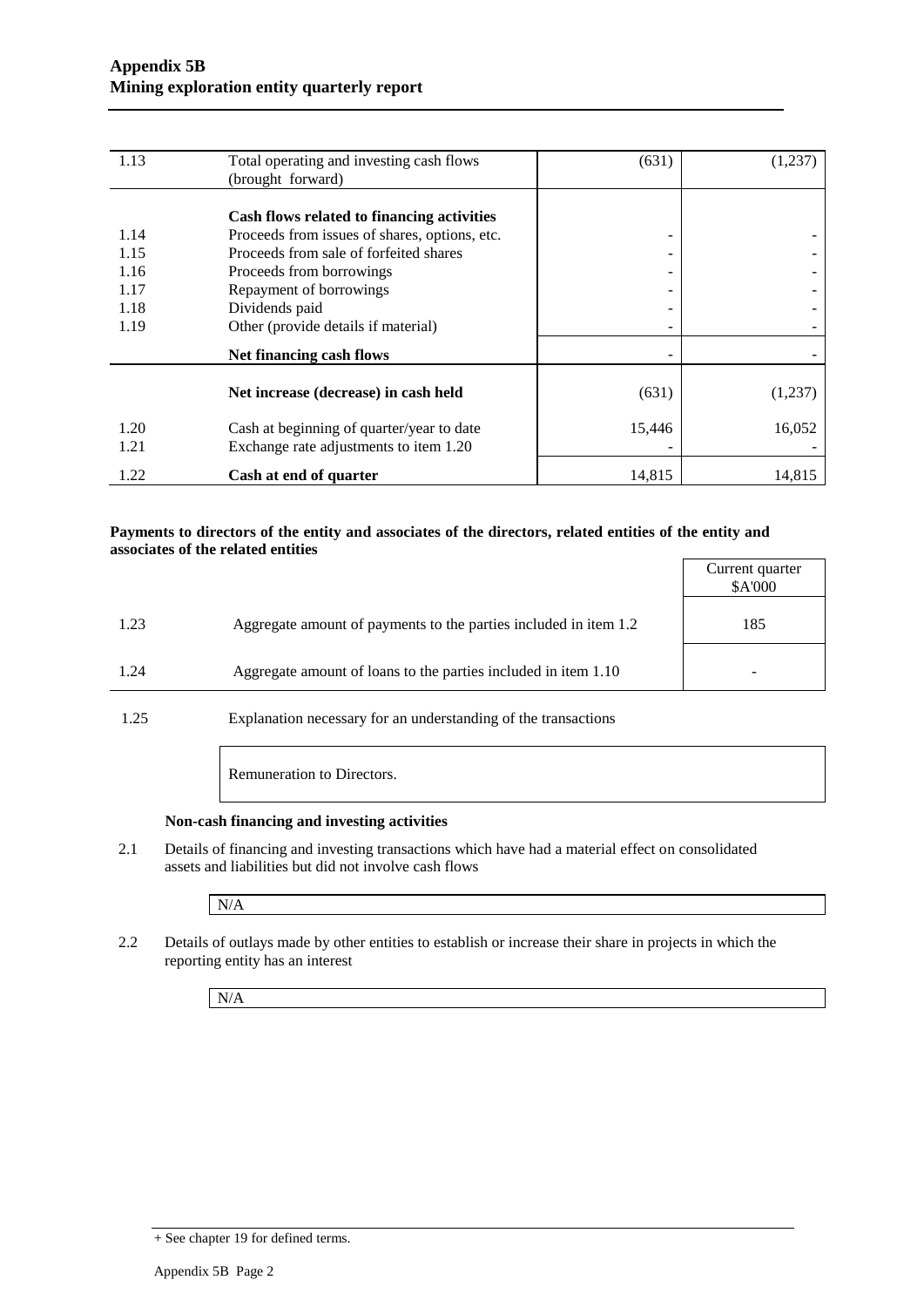#### **Financing facilities available**

*Add notes as necessary for an understanding of the position.*

|     |                             | Amount available<br>\$A'000 | Amount used<br>\$A'000   |
|-----|-----------------------------|-----------------------------|--------------------------|
| 3.1 | Loan facilities             | $\overline{\phantom{0}}$    | $\overline{\phantom{a}}$ |
| 3.2 | Credit standby arrangements | -                           | -                        |

#### **Estimated cash outflows for next quarter**

|     |                            | \$A'000                  |
|-----|----------------------------|--------------------------|
| 4.1 | Exploration and evaluation | 8,700*                   |
| 4.2 | Development                | -                        |
| 4.3 | Production                 | $\overline{\phantom{0}}$ |
| 4.4 | Administration             | 300                      |
|     | <b>Total</b>               | 9,000                    |

*\*Includes anticipated \$7.95million payment for acquisition of Sinclair Nickel Project (see ASX release dated 20/10/14 -Talisman acquires Sinclair Nickel Project)*

#### **Reconciliation of cash**

| Reconciliation of cash at the end of the quarter (as<br>shown in the consolidated statement of cash flows) to<br>the related items in the accounts is as follows. |                                                  | Current quarter<br>\$A'000 | Previous quarter<br>\$A'000 |  |
|-------------------------------------------------------------------------------------------------------------------------------------------------------------------|--------------------------------------------------|----------------------------|-----------------------------|--|
| 5.1                                                                                                                                                               | Cash on hand and at bank                         | 8.335                      | 176                         |  |
| 5.2                                                                                                                                                               | Deposits at call                                 | 6,480                      | 15,270                      |  |
| 5.3                                                                                                                                                               | Bank overdraft                                   |                            |                             |  |
| 5.4                                                                                                                                                               | Other (provide details)                          |                            |                             |  |
|                                                                                                                                                                   | <b>Total: cash at end of quarter</b> (item 1.22) | 14,815                     | 15.446                      |  |

<sup>+</sup> See chapter 19 for defined terms.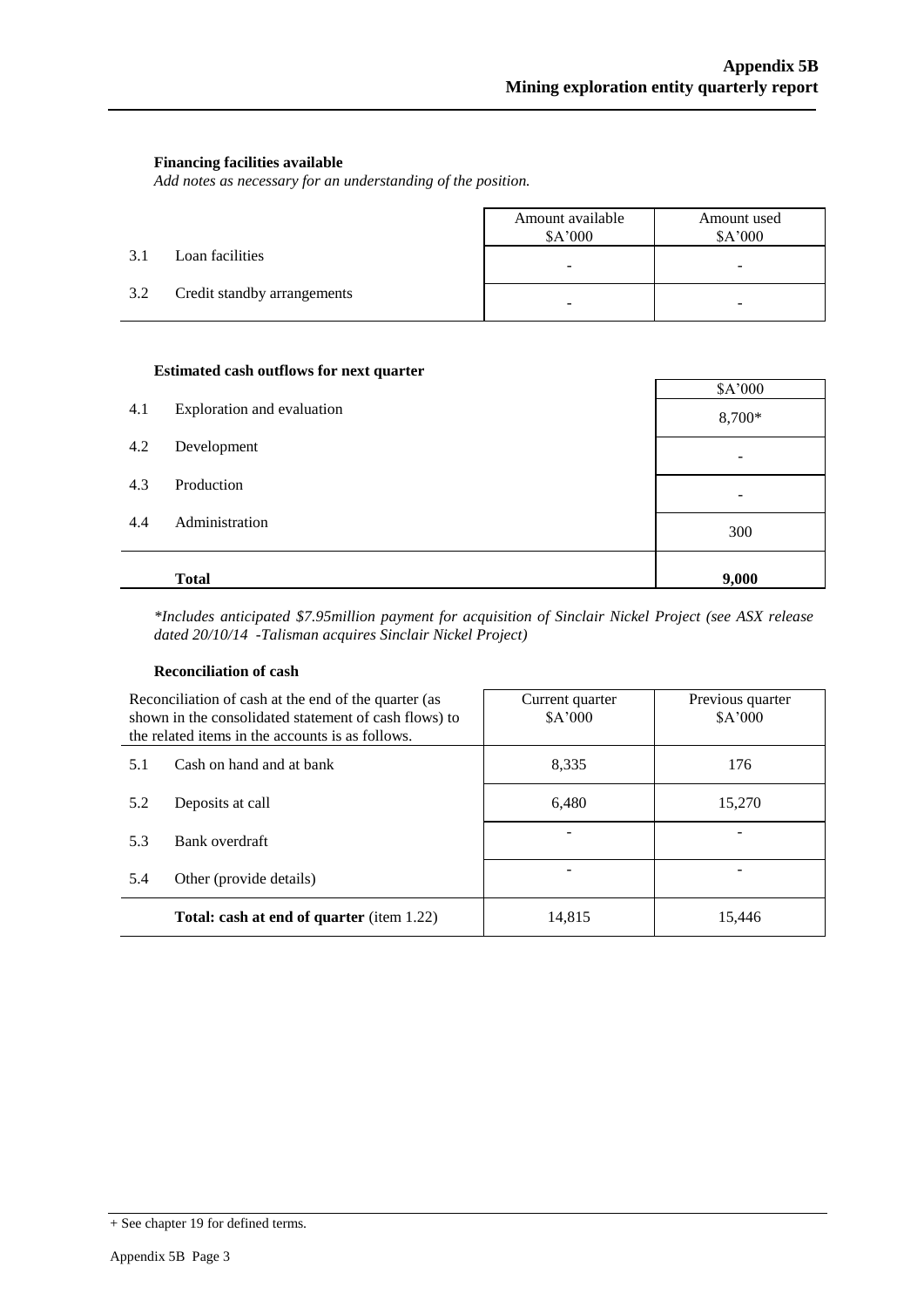**Changes in interests in mining tenements**

|     |                         | Tenement reference | Nature of interest            | Interest at  | Interest at |
|-----|-------------------------|--------------------|-------------------------------|--------------|-------------|
|     |                         |                    | (note (2))                    | beginning of | end of      |
|     |                         |                    |                               | quarter      | quarter     |
| 6.1 | Interests in mining     | <b>Shelby</b>      |                               |              |             |
|     | tenements relinquished, | E52/2499           |                               | 100%         | 0%          |
|     | reduced or lapsed       | E52/2500           |                               | 100%         | 0%          |
|     |                         | E52/2519           |                               | 100%         | 0%          |
|     |                         | E52/2628           |                               | 100%         | 0%          |
|     |                         | E52/2629           |                               | 100%         | 0%          |
|     |                         | E52/2634           |                               | 100%         | 0%          |
|     |                         |                    |                               |              |             |
|     |                         | <b>Milgun</b>      |                               |              |             |
|     |                         | E52/2281           |                               | 100%         | 0%          |
|     |                         | E52/2708           |                               | 100%         | 0%          |
|     |                         |                    |                               |              |             |
|     |                         | <b>Killara</b>     |                               |              |             |
|     |                         | E51/1643           | Application                   | $0\%$        | 0%          |
|     |                         | E51/1662           | Application                   | $0\%$        | 0%          |
|     |                         | E51/1663           | Application                   | $0\%$        | 0%          |
| 6.2 | Interests in mining     | <b>Sinclair</b>    |                               |              |             |
|     | tenements acquired or   | E36/650            |                               | $0\%$        | 0%          |
|     | increased               | E37/538            |                               | $0\%$        | 0%          |
|     |                         | E37/903            |                               | $0\%$        | 0%          |
|     |                         | E37/1012           |                               | $0\%$        | 0%          |
|     |                         | L36/198            | Talisman entered into a       | $0\%$        | 0%          |
|     |                         | L37/175            | binding agreement to          | $0\%$        | 0%          |
|     |                         | M36/444            | acquire the Sinclair          | $0\%$        | 0%          |
|     |                         | M36/445            | Nickel Project and            | $0\%$        | 0%          |
|     |                         | M36/446            | associated tenements          | $0\%$        | 0%          |
|     |                         | M37/362            | from Xstrata Nickel           | $0\%$        | 0%          |
|     |                         | M37/383            | <b>Australasia Operations</b> | $0\%$        | 0%          |
|     |                         | M37/384            | on 21 October 2014.           | $0\%$        | 0%          |
|     |                         | M37/385            |                               | $0\%$        | 0%          |
|     |                         | M37/386            |                               | 0%           | 0%          |
|     |                         | M37/424            |                               | 0%           | 0%          |
|     |                         | M37/426            | As at 31 December             | 0%           | 0%          |
|     |                         | M37/427            | 2014 the acquisition          | $0\%$        | 0%          |
|     |                         | M37/590            | remains subject to            | 0%           | 0%          |
|     |                         | M37/692            | <b>Ministerial Consent</b>    | $0\%$        | $0\%$       |
|     |                         | M37/735            | and as such the transfer      | $0\%$        | $0\%$       |
|     |                         | M37/816            | of title had not taken        | $0\%$        | $0\%$       |
|     |                         | M37/818            | place at the end of the       | $0\%$        | $0\%$       |
|     |                         | M37/819            | December 2014                 | $0\%$        | $0\%$       |
|     |                         | M37/1063           | quarter. Consequently         | $0\%$        | 0%          |
|     |                         | M37/1089           | interest at the end of        | $0\%$        | $0\%$       |
|     |                         | M37/1090           | the quarter is shown as       | $0\%$        | 0%          |
|     |                         | M37/1126           | $0\%$                         | 0%           | $0\%$       |
|     |                         | M37/1127           |                               | 0%           | 0%          |
|     |                         | M37/1136           |                               | $0\%$        | $0\%$       |
|     |                         | M37/1137           |                               | $0\%$        | 0%          |
|     |                         | M37/1148           |                               | 0%           | 0%          |
|     |                         | M37/1168           |                               | $0\%$        | 0%          |
|     |                         | M37/1223           |                               | 0%           | 0%          |
|     |                         | M37/1275           |                               | 0%           | 0%          |
|     |                         | P37/7228           |                               | 0%           | 0%          |
|     |                         | P37/7233           |                               | 0%           | 0%          |

<sup>+</sup> See chapter 19 for defined terms.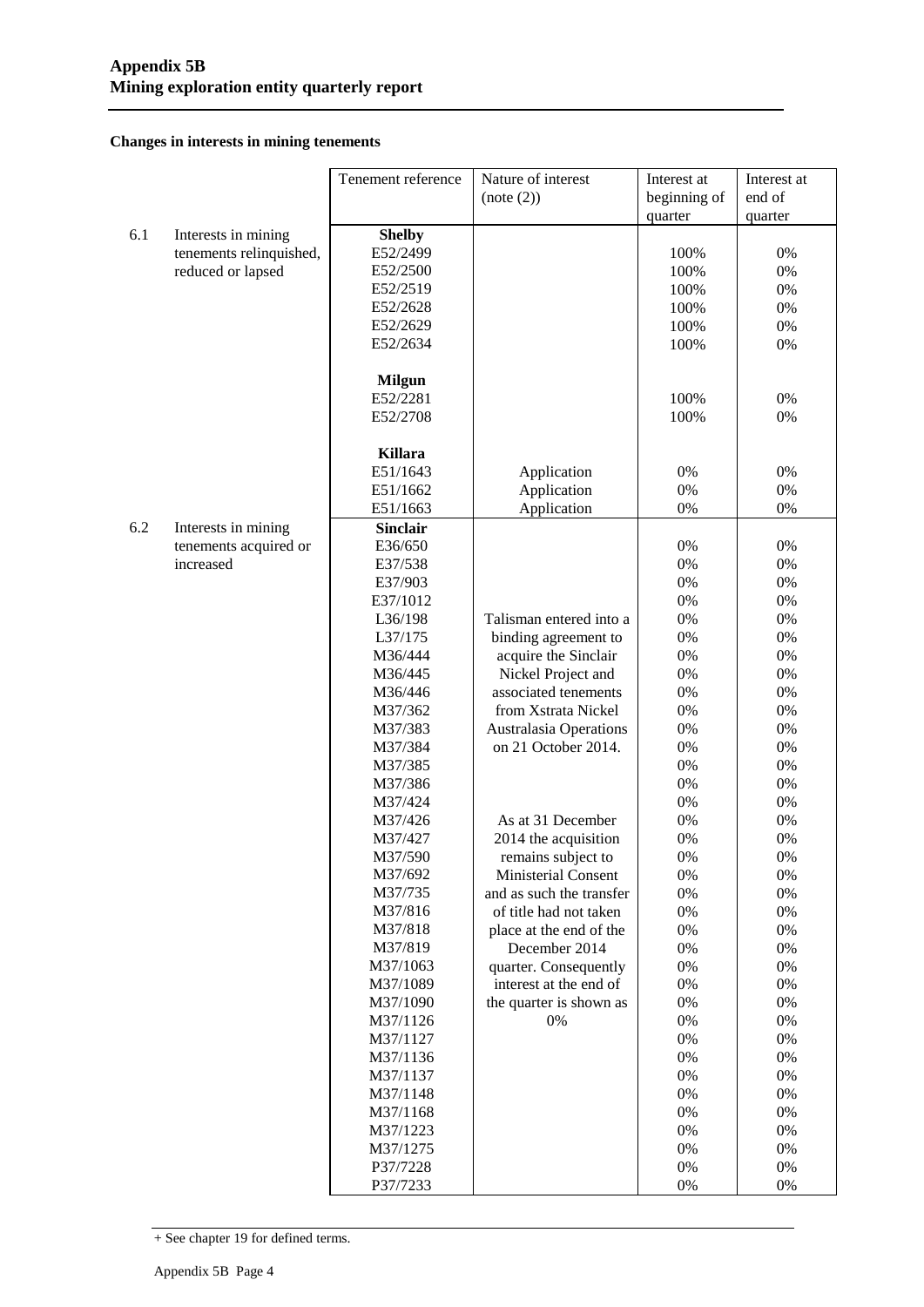#### **Issued and quoted securities at end of current quarter**

*Description includes rate of interest and any redemption or conversion rights together with prices and dates.*

|     |     |                                                                                                                                      | Total number                                                                                                                     | Number<br>quoted                                               | Issue price per<br>security (see<br>note 3) (cents)                                                                                    | Amount paid up per<br>security (see note 3)<br>(cents)                                                                                                                              |
|-----|-----|--------------------------------------------------------------------------------------------------------------------------------------|----------------------------------------------------------------------------------------------------------------------------------|----------------------------------------------------------------|----------------------------------------------------------------------------------------------------------------------------------------|-------------------------------------------------------------------------------------------------------------------------------------------------------------------------------------|
|     | 7.1 | <sup>+</sup> securities<br>Preference<br>(description)                                                                               |                                                                                                                                  |                                                                |                                                                                                                                        |                                                                                                                                                                                     |
|     | 7.2 | Changes during quarter<br>(a) Increases through<br>issues<br>(b) Decreases through<br>returns of capital, buy-<br>backs, redemptions |                                                                                                                                  |                                                                |                                                                                                                                        |                                                                                                                                                                                     |
|     | 7.3 | <sup>+</sup> Ordinary securities                                                                                                     | 131,538,627                                                                                                                      | 131,538,627                                                    |                                                                                                                                        |                                                                                                                                                                                     |
|     | 7.4 | Changes during quarter<br>(a) Increases through<br>issues<br>(b) Decreases through<br>returns of capital, buy-<br>backs              |                                                                                                                                  |                                                                |                                                                                                                                        |                                                                                                                                                                                     |
|     | 7.5 | <sup>+</sup> Convertible<br>debt securities<br>(description)                                                                         |                                                                                                                                  |                                                                |                                                                                                                                        |                                                                                                                                                                                     |
|     | 7.6 | Changes during quarter<br>(a) Increases through<br>issues<br>(b) Decreases through<br>securities matured,<br>converted               |                                                                                                                                  |                                                                |                                                                                                                                        |                                                                                                                                                                                     |
| 7.7 |     | <b>Options</b> (description<br>and conversion factor)                                                                                | 250,000<br>250,000<br>250,000<br>250,000<br>562,500<br>562,500<br>562,500<br>562,500<br>750,000<br>750,000<br>750,000<br>750,000 | $\overline{\phantom{a}}$                                       | Exercise price<br>\$1.02<br>\$1.13<br>\$1.41<br>\$1.53<br>\$0.43<br>\$0.51<br>\$0.60<br>\$0.69<br>\$0.41<br>\$0.49<br>\$0.56<br>\$0.64 | Expiry date<br>31/07/2015<br>31/07/2015<br>31/07/2015<br>31/07/2015<br>31/10/2016<br>31/10/2016<br>31/10/2016<br>31/10/2016<br>31/10/2017<br>31/10/2017<br>31/10/2017<br>31/10/2017 |
| 7.8 |     | Issued during quarter                                                                                                                | 750,000<br>750,000<br>750,000<br>750,000                                                                                         | $\Box$<br>$\overline{\phantom{a}}$<br>$\overline{\phantom{a}}$ | \$0.41<br>\$0.49<br>\$0.56<br>\$0.64                                                                                                   | 31/10/2017<br>31/10/2017<br>31/10/2017<br>31/10/2017                                                                                                                                |
| 7.9 |     | Exercised during quarter                                                                                                             |                                                                                                                                  | $\overline{\phantom{a}}$                                       |                                                                                                                                        |                                                                                                                                                                                     |

<sup>+</sup> See chapter 19 for defined terms.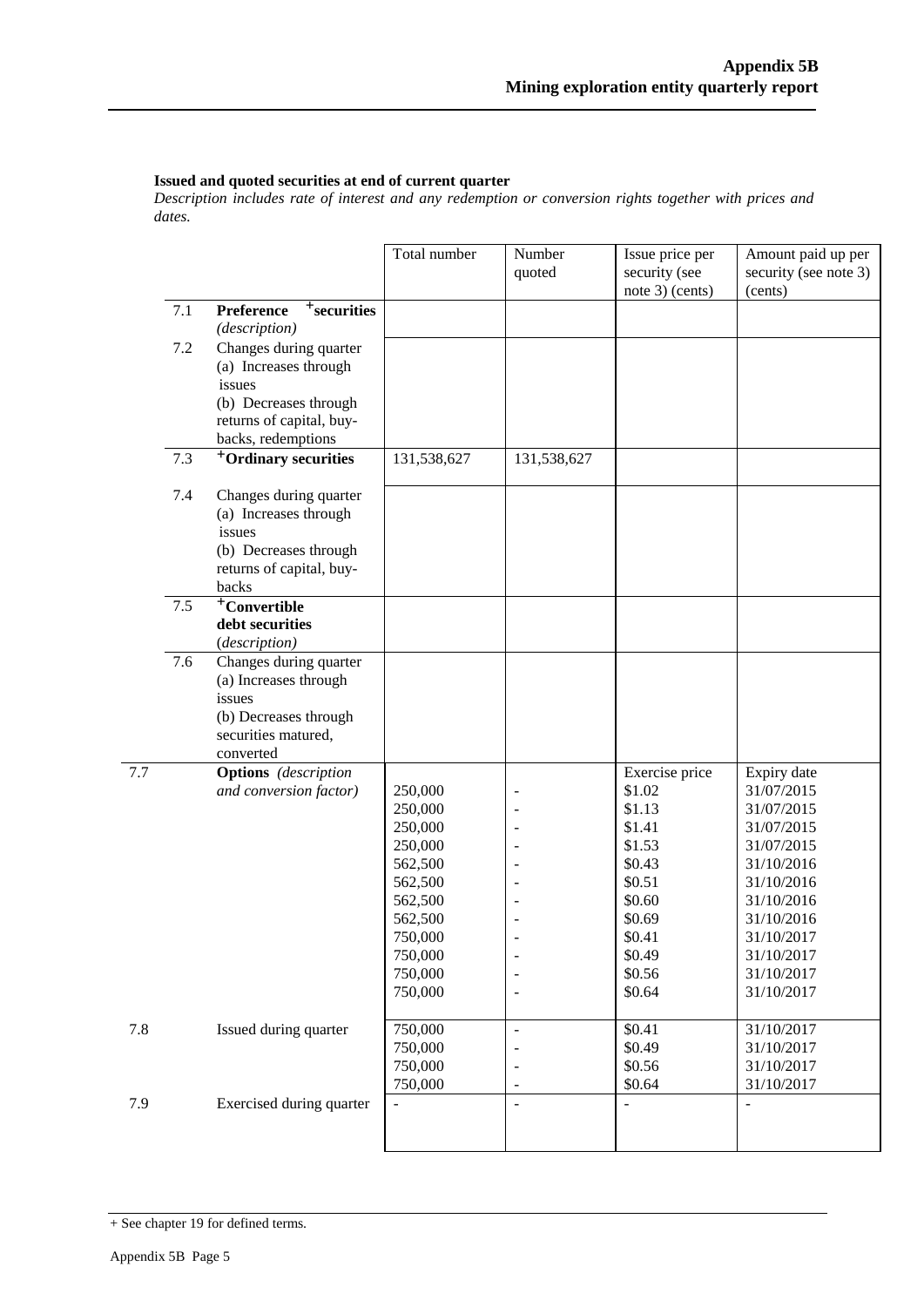| 7.10 | Expired during quarter          | 400,000 |                          | \$0.69 | 31/12/2014 |
|------|---------------------------------|---------|--------------------------|--------|------------|
|      |                                 | 400,000 | -                        | \$0.73 | 31/12/2014 |
|      |                                 | 400,000 | $\overline{\phantom{0}}$ | \$0.78 | 31/12/2014 |
|      |                                 | 400,000 | $\overline{\phantom{0}}$ | \$0.83 | 31/12/2014 |
|      |                                 | 400,000 | $\overline{\phantom{0}}$ | \$0.85 | 31/12/2014 |
|      |                                 | 750,000 | $\overline{\phantom{0}}$ | \$0.72 | 31/10/2014 |
|      |                                 | 750,000 | $\overline{\phantom{0}}$ | \$0.80 | 31/10/2014 |
|      |                                 | 750,000 | $\overline{\phantom{0}}$ | \$1.00 | 31/10/2014 |
|      |                                 | 750,000 | $\overline{\phantom{0}}$ | \$1.12 | 31/10/2014 |
|      |                                 |         |                          |        |            |
| 7.11 | <b>Debentures</b>               |         |                          |        |            |
|      | <i>(totals only)</i>            |         |                          |        |            |
| 7.12 | <b>Unsecured notes (totals)</b> | ۰       |                          |        |            |
|      | <i>only</i> )                   |         |                          |        |            |
|      |                                 |         |                          |        |            |

<sup>+</sup> See chapter 19 for defined terms.